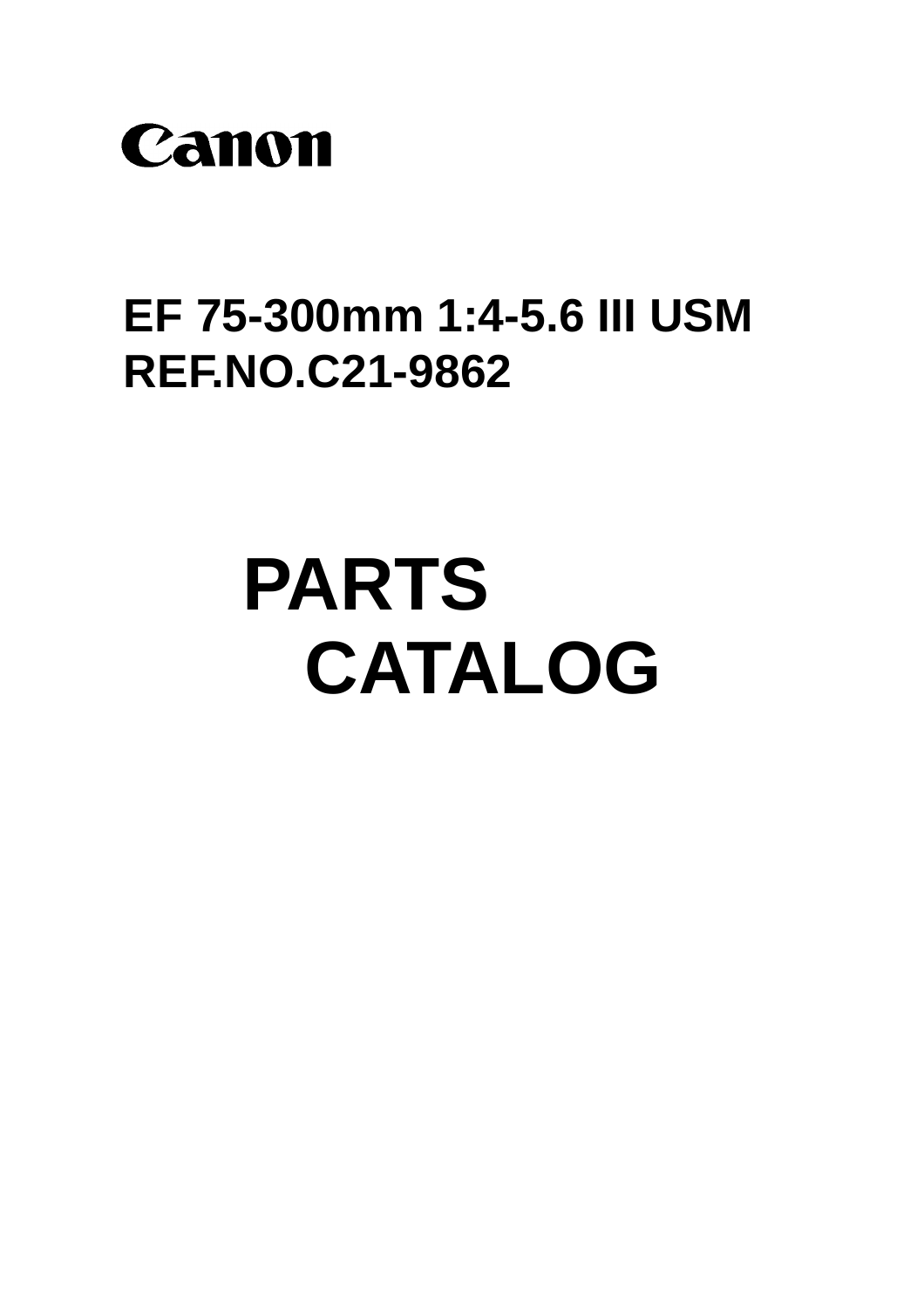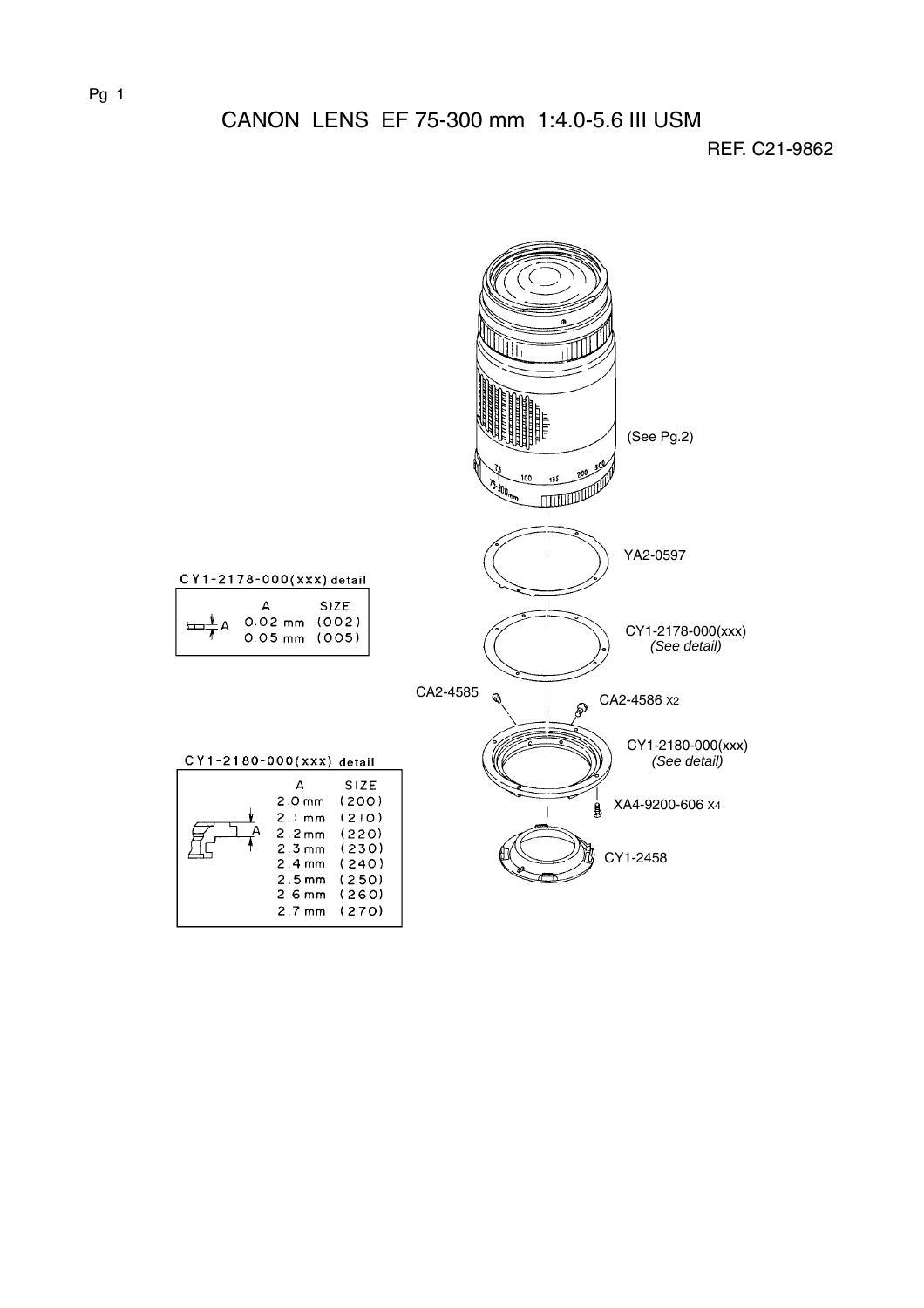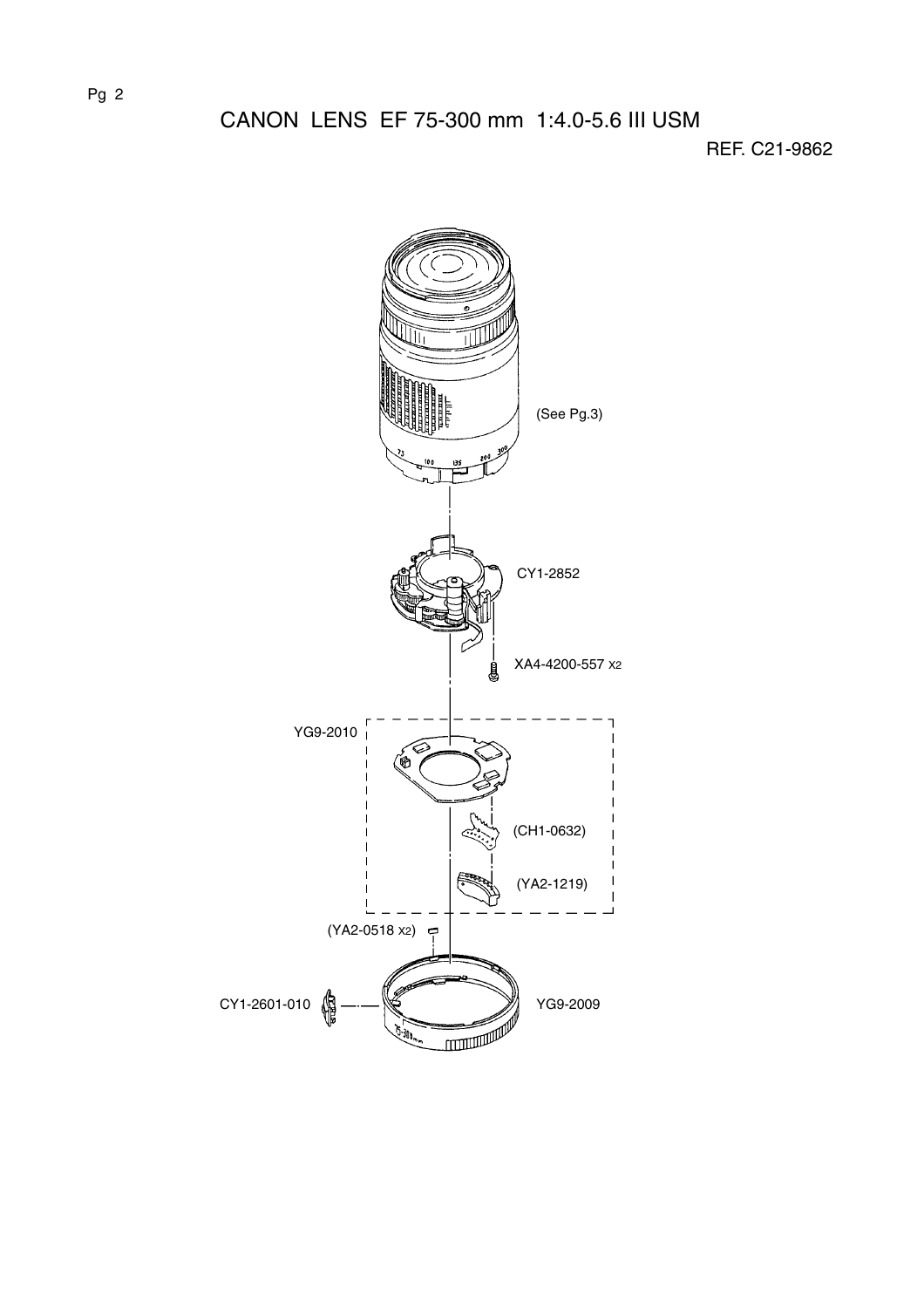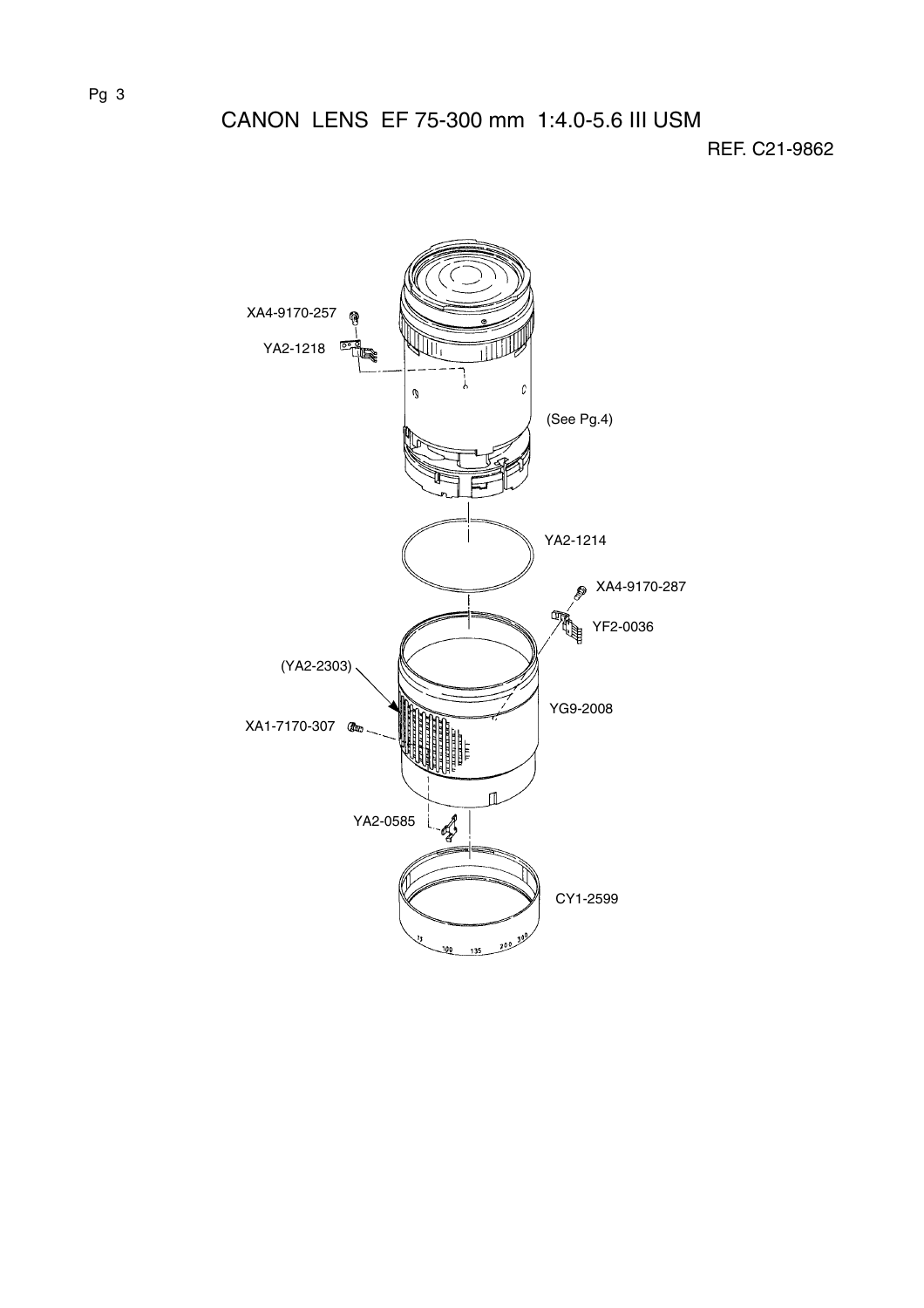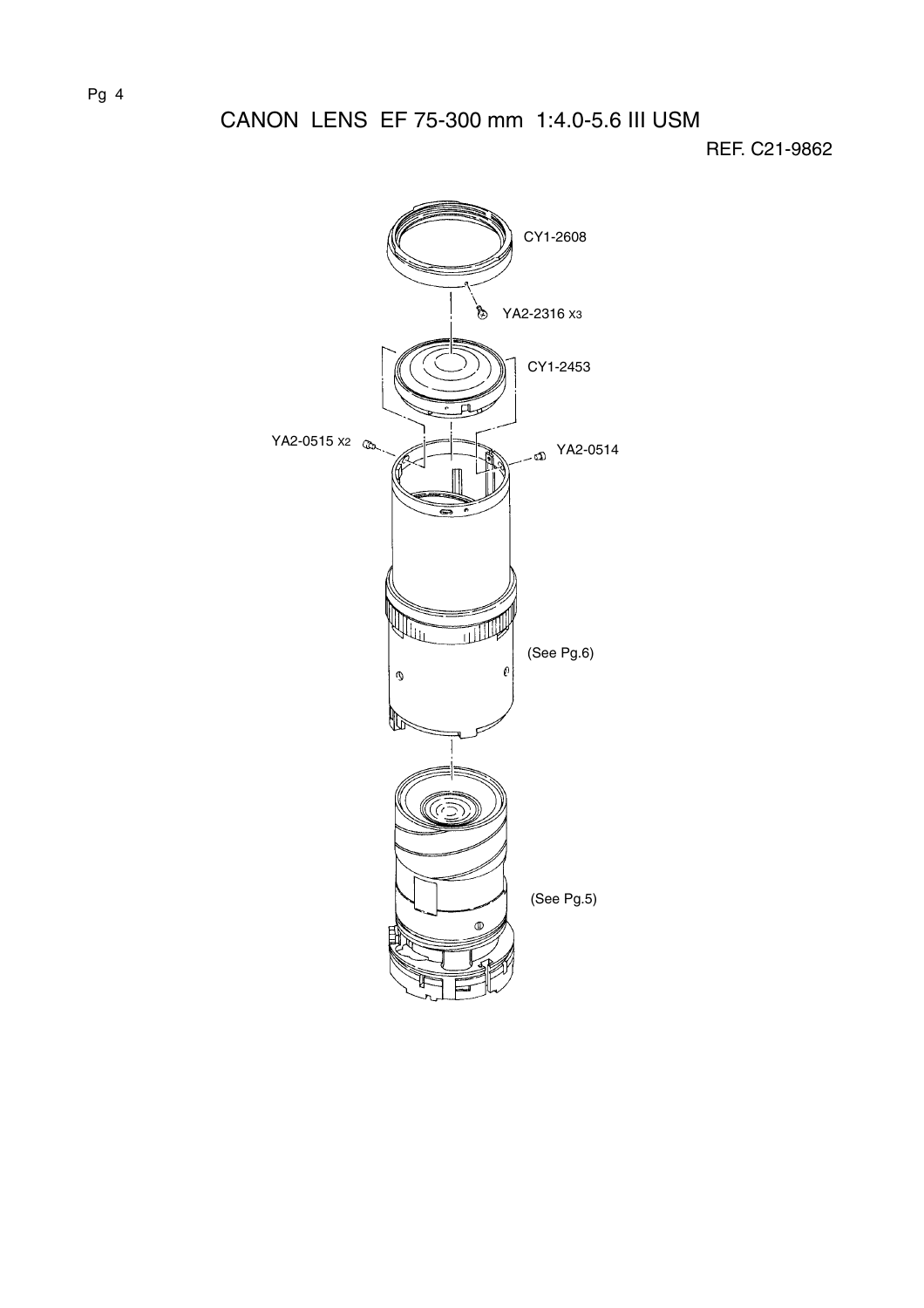

Pg 5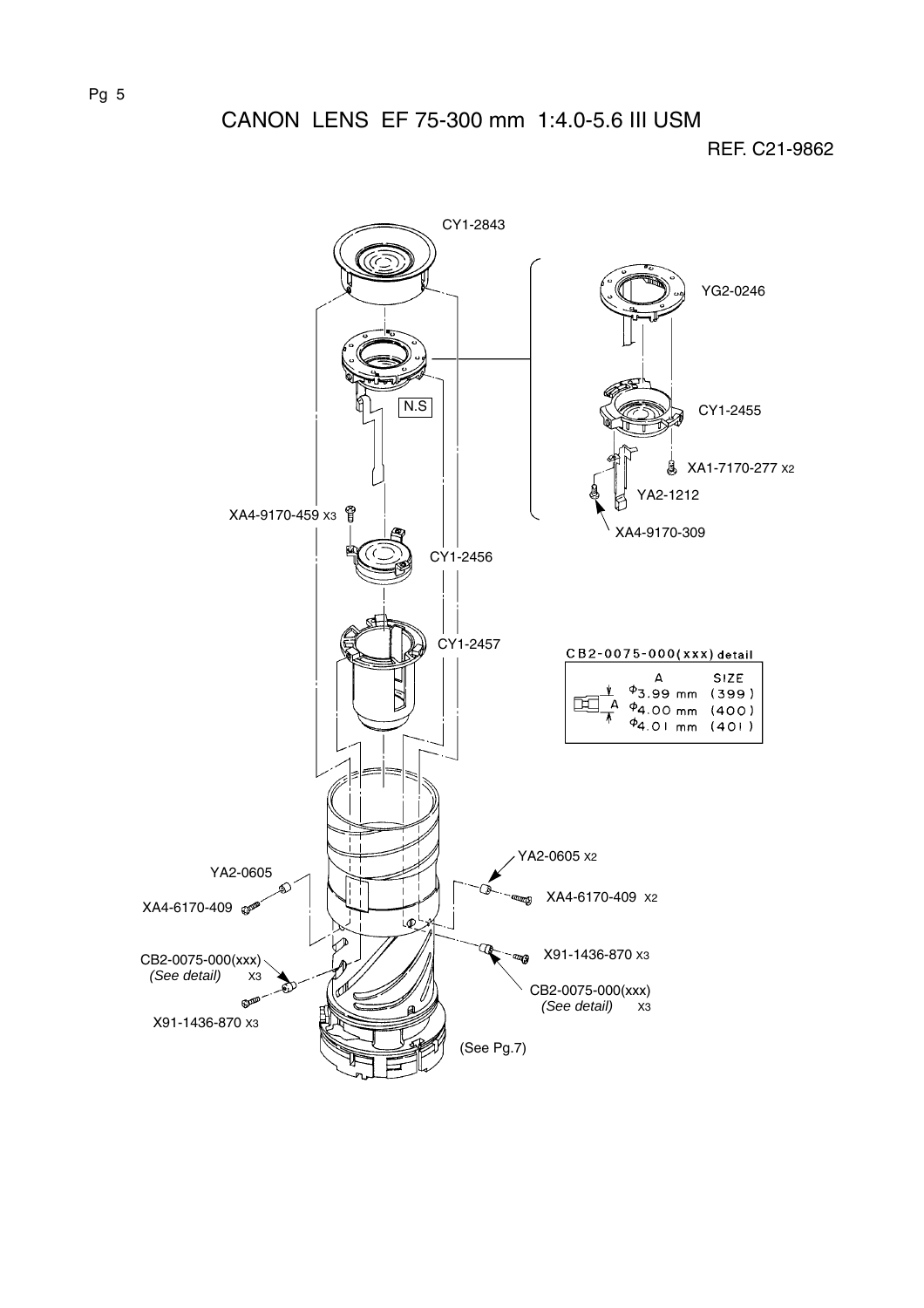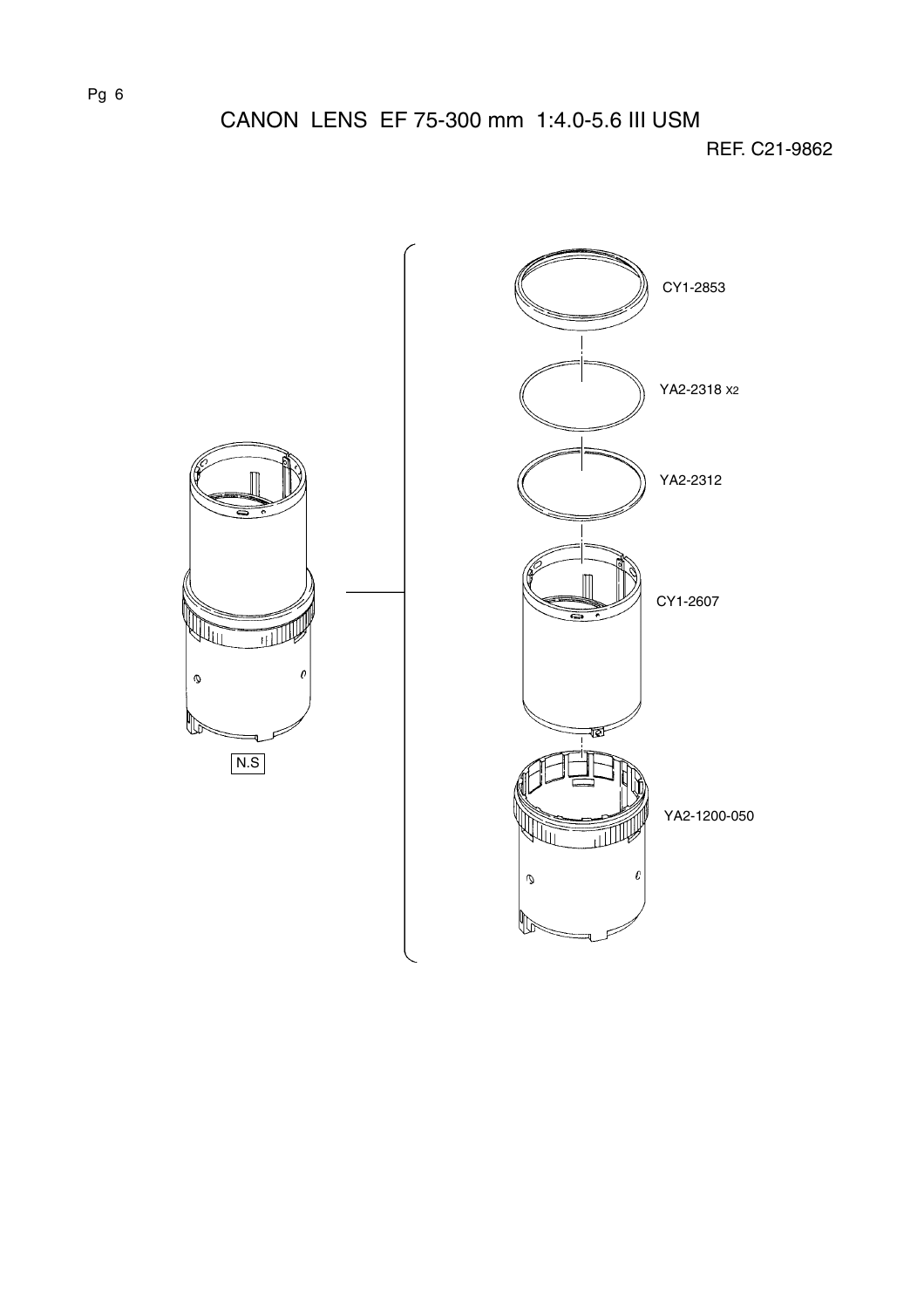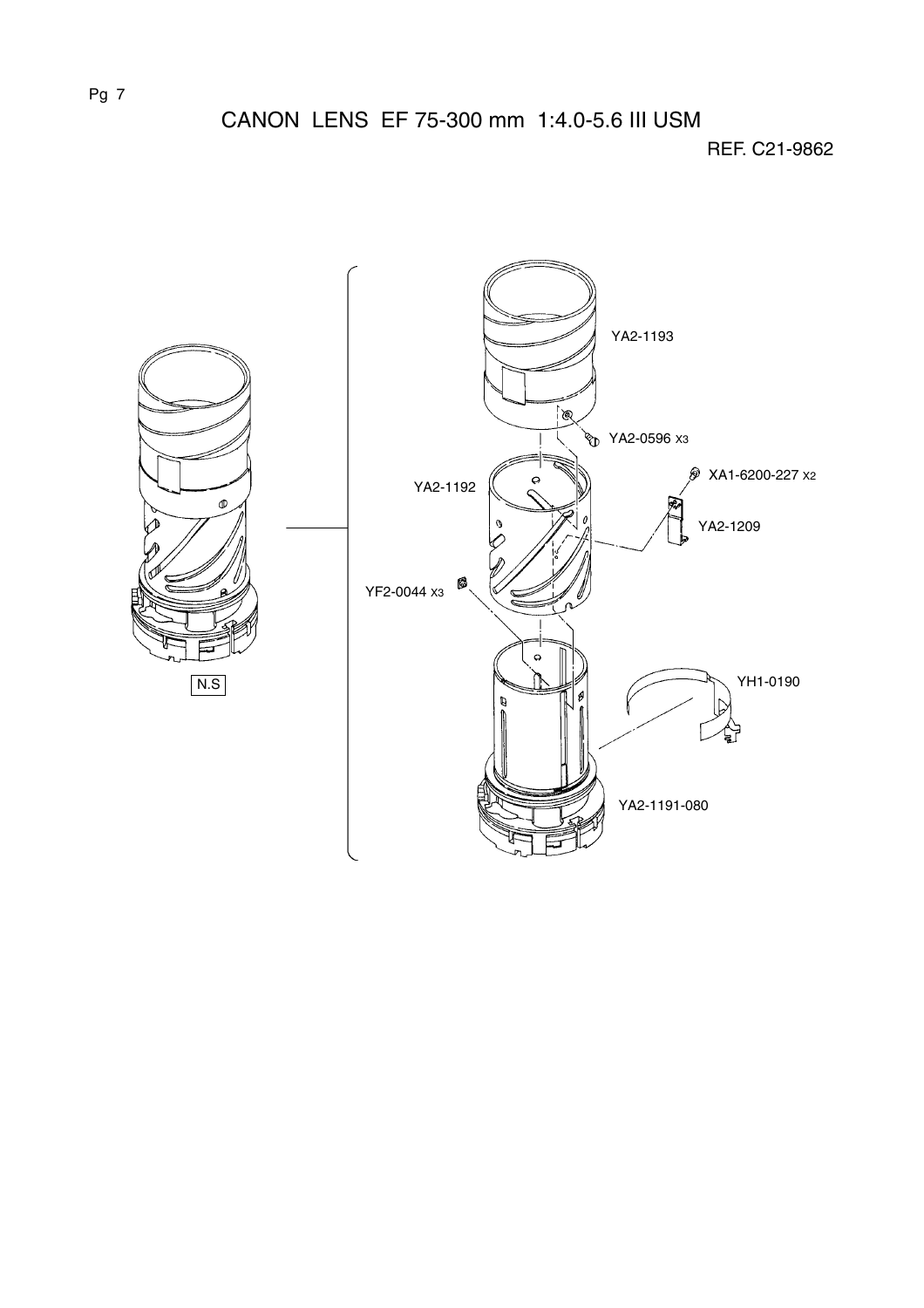## PARTS LIST

REF.No.C21-9862

| Ε<br>SCREW, MOUNT STOPPER<br>CA2-4585-000<br>$\mathbf{1}$<br>1<br>Е<br>CA2-4586-000<br>$\overline{2}$<br><b>SCREW</b><br>1<br>E<br>CB2-0075-000(XXX)<br>6<br>COLLAR, FOCUSING<br>5<br>Ε<br>M-FLX<br>CH1-0632-000<br>$\overline{2}$<br>1<br>Ε<br>CY1-2178-000(XXX)<br>1<br>WASHER, MOUNT<br>1<br>CY1-2180-000(XXX)<br>MOUNT, LENS<br>С<br>1<br>1<br>CY1-2453-000<br>Е<br>LENS G1/2.3 W/BARREL<br>4<br>1<br>E<br>LENS G6/7 W/FRAME<br>5<br>CY1-2455-000<br>$\mathbf{1}$<br>Ε<br>CY1-2456-000<br>$\,$ 5 $\,$<br>LENS G8/9.10 W/BARREL<br>1<br>E<br>CY1-2457-000<br>LENS G11.12/13 W/BARREL<br>5<br>1<br>Е<br>COVER, BACK<br>CY1-2458-000<br>1<br>1<br>C<br>RING, ZOOMING SCALE<br>CY1-2599-000<br>1<br>3<br>C<br>A/M SWITCH ASS'Y<br>CY1-2601-010<br>$\mathbf{1}$<br>$\overline{2}$<br>C<br>CY1-2607-000<br><b>OUTER HELICOID</b><br>6<br>1<br>C<br>CY1-2608-000<br>RING, FRONT<br>4<br>1<br>Ε<br>LENS G4.5 W/BARREL<br>CY1-2843-000<br>1<br>5<br>C<br>AF DRIVE UNIT<br>CY1-2852-000<br>$\overline{2}$<br>1<br>C<br>CY1-2853-000<br>RING, NAME<br>1<br>6<br>6<br>SCREW, CROSS-RECESS, PH<br>5<br>X91-1436-870<br>$\overline{2}$<br>XA1-6200-227<br>SCREW, CROSS-RECESS, PH<br>$\overline{7}$<br>XA1-7170-277<br>$\overline{c}$<br>SCREW, CROSS-RECESS, PH<br>$\,$ 5 $\,$<br>$\mathbf{1}$<br>3<br>XA1-7170-307<br>SCREW, CROSS-RECESS, PH<br>$\overline{2}$<br>SCREW, CROSS-RECESS, PH<br>$\overline{2}$<br>XA4-4200-557<br>XA4-6170-409<br>3<br>SCREW, CROSS-RECESS, PH<br>5<br>XA4-9170-257<br>1<br>SCREW, CROSS-RECESS, PH<br>3<br>XA4-9170-287<br>SCREW, CROSS-RECESS, PH<br>1<br>3<br>XA4-9170-309<br>1<br>SCREW, CROSS-RECESS, PH<br>5<br>XA4-9170-459<br>3<br>SCREW, CROSS-RECESS, PH<br>5<br>4<br>SCREW, CROSS-RECESS, PH<br>XA4-9200-606<br>1<br>Ε<br>1<br><b>PIN</b><br>YA2-0514-000<br>4<br>Е<br>YA2-0515-000<br>$\overline{2}$<br>PIN, ADJUSTING<br>4<br>D<br>YA2-0518-000<br>1<br><b>RUBBER, FRICTION</b><br>$\overline{2}$<br>Ε<br>YA2-0585-000<br>STOPPER, KEY<br>1<br>3<br>YA2-0596-000<br>3<br>SCREW, CROSS-RECESS, PH<br>7<br>E<br>$\mathbf{1}$<br>YA2-0597-000<br>WASHER, MOUNT<br>1<br>YA2-0605-000<br>COLLAR<br>3<br>5<br>D<br>BARREL, FIXED<br>YA2-1191-080<br>Е<br>1<br>7<br>Ε<br>BARREL, ZOOMING CAM<br>YA2-1192-000<br>1<br>7<br>Ε<br>YA2-1193-000<br><b>INNER HELICOID</b><br>7<br>1<br>E<br>YA2-1200-050<br>RING, FOCUSING<br>1<br>6 | <b>NEW</b> | PARTS NO. | <b>CLASS</b> | QTY | <b>DESCRIPTION</b> | PAGE |
|-------------------------------------------------------------------------------------------------------------------------------------------------------------------------------------------------------------------------------------------------------------------------------------------------------------------------------------------------------------------------------------------------------------------------------------------------------------------------------------------------------------------------------------------------------------------------------------------------------------------------------------------------------------------------------------------------------------------------------------------------------------------------------------------------------------------------------------------------------------------------------------------------------------------------------------------------------------------------------------------------------------------------------------------------------------------------------------------------------------------------------------------------------------------------------------------------------------------------------------------------------------------------------------------------------------------------------------------------------------------------------------------------------------------------------------------------------------------------------------------------------------------------------------------------------------------------------------------------------------------------------------------------------------------------------------------------------------------------------------------------------------------------------------------------------------------------------------------------------------------------------------------------------------------------------------------------------------------------------------------------------------------------------------------------------------------------------------------------------------------------------------------------------------------------------------------------------------------------------------------------------------------------------------------------------------------------------------------------------------|------------|-----------|--------------|-----|--------------------|------|
|                                                                                                                                                                                                                                                                                                                                                                                                                                                                                                                                                                                                                                                                                                                                                                                                                                                                                                                                                                                                                                                                                                                                                                                                                                                                                                                                                                                                                                                                                                                                                                                                                                                                                                                                                                                                                                                                                                                                                                                                                                                                                                                                                                                                                                                                                                                                                             |            |           |              |     |                    |      |
|                                                                                                                                                                                                                                                                                                                                                                                                                                                                                                                                                                                                                                                                                                                                                                                                                                                                                                                                                                                                                                                                                                                                                                                                                                                                                                                                                                                                                                                                                                                                                                                                                                                                                                                                                                                                                                                                                                                                                                                                                                                                                                                                                                                                                                                                                                                                                             |            |           |              |     |                    |      |
|                                                                                                                                                                                                                                                                                                                                                                                                                                                                                                                                                                                                                                                                                                                                                                                                                                                                                                                                                                                                                                                                                                                                                                                                                                                                                                                                                                                                                                                                                                                                                                                                                                                                                                                                                                                                                                                                                                                                                                                                                                                                                                                                                                                                                                                                                                                                                             |            |           |              |     |                    |      |
|                                                                                                                                                                                                                                                                                                                                                                                                                                                                                                                                                                                                                                                                                                                                                                                                                                                                                                                                                                                                                                                                                                                                                                                                                                                                                                                                                                                                                                                                                                                                                                                                                                                                                                                                                                                                                                                                                                                                                                                                                                                                                                                                                                                                                                                                                                                                                             |            |           |              |     |                    |      |
|                                                                                                                                                                                                                                                                                                                                                                                                                                                                                                                                                                                                                                                                                                                                                                                                                                                                                                                                                                                                                                                                                                                                                                                                                                                                                                                                                                                                                                                                                                                                                                                                                                                                                                                                                                                                                                                                                                                                                                                                                                                                                                                                                                                                                                                                                                                                                             |            |           |              |     |                    |      |
|                                                                                                                                                                                                                                                                                                                                                                                                                                                                                                                                                                                                                                                                                                                                                                                                                                                                                                                                                                                                                                                                                                                                                                                                                                                                                                                                                                                                                                                                                                                                                                                                                                                                                                                                                                                                                                                                                                                                                                                                                                                                                                                                                                                                                                                                                                                                                             |            |           |              |     |                    |      |
|                                                                                                                                                                                                                                                                                                                                                                                                                                                                                                                                                                                                                                                                                                                                                                                                                                                                                                                                                                                                                                                                                                                                                                                                                                                                                                                                                                                                                                                                                                                                                                                                                                                                                                                                                                                                                                                                                                                                                                                                                                                                                                                                                                                                                                                                                                                                                             |            |           |              |     |                    |      |
|                                                                                                                                                                                                                                                                                                                                                                                                                                                                                                                                                                                                                                                                                                                                                                                                                                                                                                                                                                                                                                                                                                                                                                                                                                                                                                                                                                                                                                                                                                                                                                                                                                                                                                                                                                                                                                                                                                                                                                                                                                                                                                                                                                                                                                                                                                                                                             |            |           |              |     |                    |      |
|                                                                                                                                                                                                                                                                                                                                                                                                                                                                                                                                                                                                                                                                                                                                                                                                                                                                                                                                                                                                                                                                                                                                                                                                                                                                                                                                                                                                                                                                                                                                                                                                                                                                                                                                                                                                                                                                                                                                                                                                                                                                                                                                                                                                                                                                                                                                                             |            |           |              |     |                    |      |
|                                                                                                                                                                                                                                                                                                                                                                                                                                                                                                                                                                                                                                                                                                                                                                                                                                                                                                                                                                                                                                                                                                                                                                                                                                                                                                                                                                                                                                                                                                                                                                                                                                                                                                                                                                                                                                                                                                                                                                                                                                                                                                                                                                                                                                                                                                                                                             |            |           |              |     |                    |      |
|                                                                                                                                                                                                                                                                                                                                                                                                                                                                                                                                                                                                                                                                                                                                                                                                                                                                                                                                                                                                                                                                                                                                                                                                                                                                                                                                                                                                                                                                                                                                                                                                                                                                                                                                                                                                                                                                                                                                                                                                                                                                                                                                                                                                                                                                                                                                                             |            |           |              |     |                    |      |
|                                                                                                                                                                                                                                                                                                                                                                                                                                                                                                                                                                                                                                                                                                                                                                                                                                                                                                                                                                                                                                                                                                                                                                                                                                                                                                                                                                                                                                                                                                                                                                                                                                                                                                                                                                                                                                                                                                                                                                                                                                                                                                                                                                                                                                                                                                                                                             |            |           |              |     |                    |      |
|                                                                                                                                                                                                                                                                                                                                                                                                                                                                                                                                                                                                                                                                                                                                                                                                                                                                                                                                                                                                                                                                                                                                                                                                                                                                                                                                                                                                                                                                                                                                                                                                                                                                                                                                                                                                                                                                                                                                                                                                                                                                                                                                                                                                                                                                                                                                                             |            |           |              |     |                    |      |
|                                                                                                                                                                                                                                                                                                                                                                                                                                                                                                                                                                                                                                                                                                                                                                                                                                                                                                                                                                                                                                                                                                                                                                                                                                                                                                                                                                                                                                                                                                                                                                                                                                                                                                                                                                                                                                                                                                                                                                                                                                                                                                                                                                                                                                                                                                                                                             |            |           |              |     |                    |      |
|                                                                                                                                                                                                                                                                                                                                                                                                                                                                                                                                                                                                                                                                                                                                                                                                                                                                                                                                                                                                                                                                                                                                                                                                                                                                                                                                                                                                                                                                                                                                                                                                                                                                                                                                                                                                                                                                                                                                                                                                                                                                                                                                                                                                                                                                                                                                                             |            |           |              |     |                    |      |
|                                                                                                                                                                                                                                                                                                                                                                                                                                                                                                                                                                                                                                                                                                                                                                                                                                                                                                                                                                                                                                                                                                                                                                                                                                                                                                                                                                                                                                                                                                                                                                                                                                                                                                                                                                                                                                                                                                                                                                                                                                                                                                                                                                                                                                                                                                                                                             |            |           |              |     |                    |      |
|                                                                                                                                                                                                                                                                                                                                                                                                                                                                                                                                                                                                                                                                                                                                                                                                                                                                                                                                                                                                                                                                                                                                                                                                                                                                                                                                                                                                                                                                                                                                                                                                                                                                                                                                                                                                                                                                                                                                                                                                                                                                                                                                                                                                                                                                                                                                                             |            |           |              |     |                    |      |
|                                                                                                                                                                                                                                                                                                                                                                                                                                                                                                                                                                                                                                                                                                                                                                                                                                                                                                                                                                                                                                                                                                                                                                                                                                                                                                                                                                                                                                                                                                                                                                                                                                                                                                                                                                                                                                                                                                                                                                                                                                                                                                                                                                                                                                                                                                                                                             |            |           |              |     |                    |      |
|                                                                                                                                                                                                                                                                                                                                                                                                                                                                                                                                                                                                                                                                                                                                                                                                                                                                                                                                                                                                                                                                                                                                                                                                                                                                                                                                                                                                                                                                                                                                                                                                                                                                                                                                                                                                                                                                                                                                                                                                                                                                                                                                                                                                                                                                                                                                                             |            |           |              |     |                    |      |
|                                                                                                                                                                                                                                                                                                                                                                                                                                                                                                                                                                                                                                                                                                                                                                                                                                                                                                                                                                                                                                                                                                                                                                                                                                                                                                                                                                                                                                                                                                                                                                                                                                                                                                                                                                                                                                                                                                                                                                                                                                                                                                                                                                                                                                                                                                                                                             |            |           |              |     |                    |      |
|                                                                                                                                                                                                                                                                                                                                                                                                                                                                                                                                                                                                                                                                                                                                                                                                                                                                                                                                                                                                                                                                                                                                                                                                                                                                                                                                                                                                                                                                                                                                                                                                                                                                                                                                                                                                                                                                                                                                                                                                                                                                                                                                                                                                                                                                                                                                                             |            |           |              |     |                    |      |
|                                                                                                                                                                                                                                                                                                                                                                                                                                                                                                                                                                                                                                                                                                                                                                                                                                                                                                                                                                                                                                                                                                                                                                                                                                                                                                                                                                                                                                                                                                                                                                                                                                                                                                                                                                                                                                                                                                                                                                                                                                                                                                                                                                                                                                                                                                                                                             |            |           |              |     |                    |      |
|                                                                                                                                                                                                                                                                                                                                                                                                                                                                                                                                                                                                                                                                                                                                                                                                                                                                                                                                                                                                                                                                                                                                                                                                                                                                                                                                                                                                                                                                                                                                                                                                                                                                                                                                                                                                                                                                                                                                                                                                                                                                                                                                                                                                                                                                                                                                                             |            |           |              |     |                    |      |
|                                                                                                                                                                                                                                                                                                                                                                                                                                                                                                                                                                                                                                                                                                                                                                                                                                                                                                                                                                                                                                                                                                                                                                                                                                                                                                                                                                                                                                                                                                                                                                                                                                                                                                                                                                                                                                                                                                                                                                                                                                                                                                                                                                                                                                                                                                                                                             |            |           |              |     |                    |      |
|                                                                                                                                                                                                                                                                                                                                                                                                                                                                                                                                                                                                                                                                                                                                                                                                                                                                                                                                                                                                                                                                                                                                                                                                                                                                                                                                                                                                                                                                                                                                                                                                                                                                                                                                                                                                                                                                                                                                                                                                                                                                                                                                                                                                                                                                                                                                                             |            |           |              |     |                    |      |
|                                                                                                                                                                                                                                                                                                                                                                                                                                                                                                                                                                                                                                                                                                                                                                                                                                                                                                                                                                                                                                                                                                                                                                                                                                                                                                                                                                                                                                                                                                                                                                                                                                                                                                                                                                                                                                                                                                                                                                                                                                                                                                                                                                                                                                                                                                                                                             |            |           |              |     |                    |      |
|                                                                                                                                                                                                                                                                                                                                                                                                                                                                                                                                                                                                                                                                                                                                                                                                                                                                                                                                                                                                                                                                                                                                                                                                                                                                                                                                                                                                                                                                                                                                                                                                                                                                                                                                                                                                                                                                                                                                                                                                                                                                                                                                                                                                                                                                                                                                                             |            |           |              |     |                    |      |
|                                                                                                                                                                                                                                                                                                                                                                                                                                                                                                                                                                                                                                                                                                                                                                                                                                                                                                                                                                                                                                                                                                                                                                                                                                                                                                                                                                                                                                                                                                                                                                                                                                                                                                                                                                                                                                                                                                                                                                                                                                                                                                                                                                                                                                                                                                                                                             |            |           |              |     |                    |      |
|                                                                                                                                                                                                                                                                                                                                                                                                                                                                                                                                                                                                                                                                                                                                                                                                                                                                                                                                                                                                                                                                                                                                                                                                                                                                                                                                                                                                                                                                                                                                                                                                                                                                                                                                                                                                                                                                                                                                                                                                                                                                                                                                                                                                                                                                                                                                                             |            |           |              |     |                    |      |
|                                                                                                                                                                                                                                                                                                                                                                                                                                                                                                                                                                                                                                                                                                                                                                                                                                                                                                                                                                                                                                                                                                                                                                                                                                                                                                                                                                                                                                                                                                                                                                                                                                                                                                                                                                                                                                                                                                                                                                                                                                                                                                                                                                                                                                                                                                                                                             |            |           |              |     |                    |      |
|                                                                                                                                                                                                                                                                                                                                                                                                                                                                                                                                                                                                                                                                                                                                                                                                                                                                                                                                                                                                                                                                                                                                                                                                                                                                                                                                                                                                                                                                                                                                                                                                                                                                                                                                                                                                                                                                                                                                                                                                                                                                                                                                                                                                                                                                                                                                                             |            |           |              |     |                    |      |
|                                                                                                                                                                                                                                                                                                                                                                                                                                                                                                                                                                                                                                                                                                                                                                                                                                                                                                                                                                                                                                                                                                                                                                                                                                                                                                                                                                                                                                                                                                                                                                                                                                                                                                                                                                                                                                                                                                                                                                                                                                                                                                                                                                                                                                                                                                                                                             |            |           |              |     |                    |      |
|                                                                                                                                                                                                                                                                                                                                                                                                                                                                                                                                                                                                                                                                                                                                                                                                                                                                                                                                                                                                                                                                                                                                                                                                                                                                                                                                                                                                                                                                                                                                                                                                                                                                                                                                                                                                                                                                                                                                                                                                                                                                                                                                                                                                                                                                                                                                                             |            |           |              |     |                    |      |
|                                                                                                                                                                                                                                                                                                                                                                                                                                                                                                                                                                                                                                                                                                                                                                                                                                                                                                                                                                                                                                                                                                                                                                                                                                                                                                                                                                                                                                                                                                                                                                                                                                                                                                                                                                                                                                                                                                                                                                                                                                                                                                                                                                                                                                                                                                                                                             |            |           |              |     |                    |      |
|                                                                                                                                                                                                                                                                                                                                                                                                                                                                                                                                                                                                                                                                                                                                                                                                                                                                                                                                                                                                                                                                                                                                                                                                                                                                                                                                                                                                                                                                                                                                                                                                                                                                                                                                                                                                                                                                                                                                                                                                                                                                                                                                                                                                                                                                                                                                                             |            |           |              |     |                    |      |
|                                                                                                                                                                                                                                                                                                                                                                                                                                                                                                                                                                                                                                                                                                                                                                                                                                                                                                                                                                                                                                                                                                                                                                                                                                                                                                                                                                                                                                                                                                                                                                                                                                                                                                                                                                                                                                                                                                                                                                                                                                                                                                                                                                                                                                                                                                                                                             |            |           |              |     |                    |      |
|                                                                                                                                                                                                                                                                                                                                                                                                                                                                                                                                                                                                                                                                                                                                                                                                                                                                                                                                                                                                                                                                                                                                                                                                                                                                                                                                                                                                                                                                                                                                                                                                                                                                                                                                                                                                                                                                                                                                                                                                                                                                                                                                                                                                                                                                                                                                                             |            |           |              |     |                    |      |
|                                                                                                                                                                                                                                                                                                                                                                                                                                                                                                                                                                                                                                                                                                                                                                                                                                                                                                                                                                                                                                                                                                                                                                                                                                                                                                                                                                                                                                                                                                                                                                                                                                                                                                                                                                                                                                                                                                                                                                                                                                                                                                                                                                                                                                                                                                                                                             |            |           |              |     |                    |      |
|                                                                                                                                                                                                                                                                                                                                                                                                                                                                                                                                                                                                                                                                                                                                                                                                                                                                                                                                                                                                                                                                                                                                                                                                                                                                                                                                                                                                                                                                                                                                                                                                                                                                                                                                                                                                                                                                                                                                                                                                                                                                                                                                                                                                                                                                                                                                                             |            |           |              |     |                    |      |
|                                                                                                                                                                                                                                                                                                                                                                                                                                                                                                                                                                                                                                                                                                                                                                                                                                                                                                                                                                                                                                                                                                                                                                                                                                                                                                                                                                                                                                                                                                                                                                                                                                                                                                                                                                                                                                                                                                                                                                                                                                                                                                                                                                                                                                                                                                                                                             |            |           |              |     |                    |      |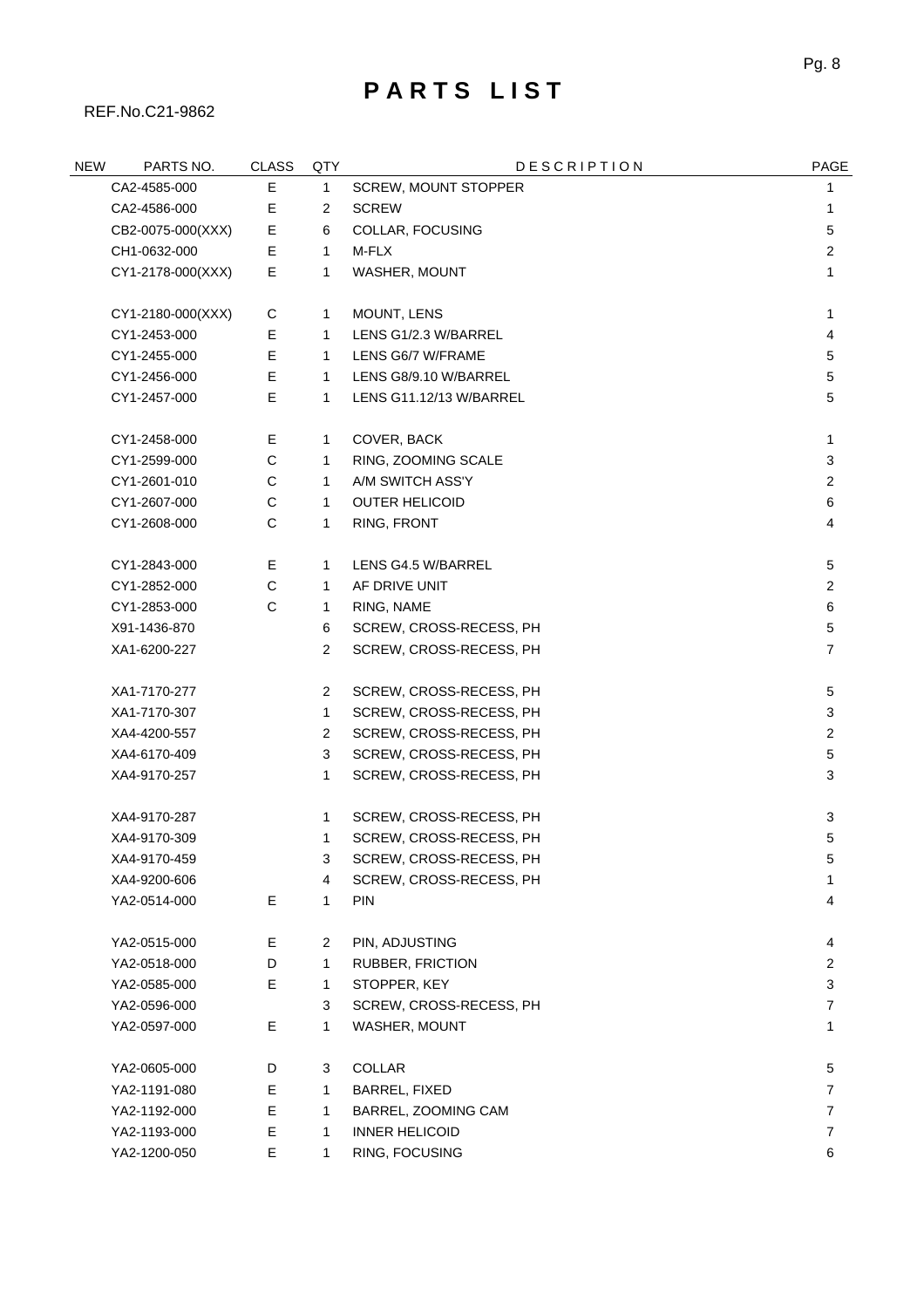## PARTS LIST

REF.No.C21-9862

| <b>NEW</b> | PARTS NO.    | <b>CLASS</b> | QTY            | <b>DESCRIPTION</b>      | PAGE           |
|------------|--------------|--------------|----------------|-------------------------|----------------|
|            | YA2-1209-000 | E            | $\mathbf{1}$   | <b>KEY</b>              | $\overline{7}$ |
|            | YA2-1212-000 | Е            | 1              | HOLDER, EMD-FLX         | 5              |
|            | YA2-1214-000 | E            | 1              | SHIELD, DUST            | 3              |
|            | YA2-1218-000 | D            | $\mathbf{1}$   | <b>BRUSH, FOCUSING</b>  | 3              |
|            | YA2-1219-000 | D            | 1              | <b>CONTACT ASS'Y</b>    | 2              |
|            |              |              |                |                         |                |
|            | YA2-2303-000 | C            | $\mathbf{1}$   | RING, RUBBER            | 3              |
|            | YA2-2312-000 | D            | 1              | RING, REINFORCEMENT     | 6              |
|            | YA2-2316-000 |              | 3              | SCREW, CROSS-RECESS, PH | 4              |
|            | YA2-2318-000 | C            | $\overline{2}$ | WASHER, DUST SHIELD     | 6              |
|            | YF2-0036-000 | D            | 1              | BRUSH, ZOOMING          | 3              |
|            |              |              |                |                         |                |
|            | YF2-0044-000 | E            | 3              | <b>KEY</b>              | 7              |
|            | YG2-0246-000 | C            | $\mathbf{1}$   | POWER DIAPHRAGM UNIT    | 5              |
|            | YG9-2008-000 | C            | 1              | RING, ZOOM              | 3              |
|            | YG9-2009-000 | C            | 1              | RING, INDEX             | 2              |
|            | YG9-2010-000 | C            | $\mathbf{1}$   | PCB ASS'Y, MAIN         | 2              |
|            |              |              |                |                         |                |
|            | YH1-0190-000 | D            | 1              | Z-FLX                   | 7              |